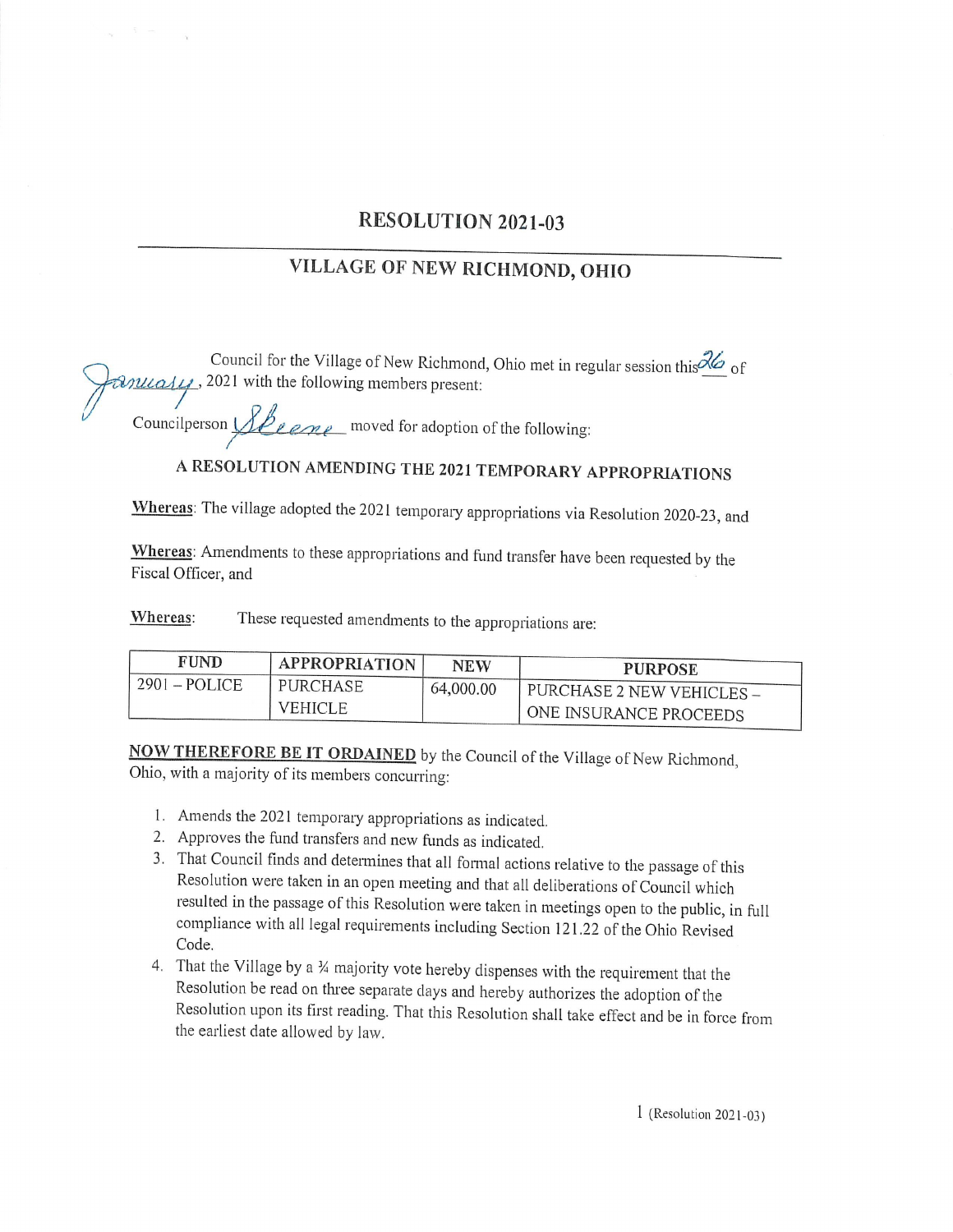5. That the Council of the Village of New Richmond passes this Resolution as an emergency, necessary for the preservation of the public peace, health, welfare, and safety of the Village of New Richmond.

Councilperson  $\sqrt{1/2}$ upon roll call4he vote was as follows:

Mary Allen Larry Piues Melanie Slade Becky Ploucha Gary Skeene<br>Richard Feldkamp

Feld<br>Veld<br>Tyes<br>The Sent

Second Reading: Third Reading:

First Reading:  $01 - 26 - 2021$ 

Adopted:

 $01 - 26 - 2021$ 

ATTEST: ense MAYOR, Glenn Ewing

j R CLERK OF COUNCIL, Theresa Leigh

Approved as to form:

SOLICITOR, Scott Sollmann

 $\varrho$  -2  $^{-1}$  .